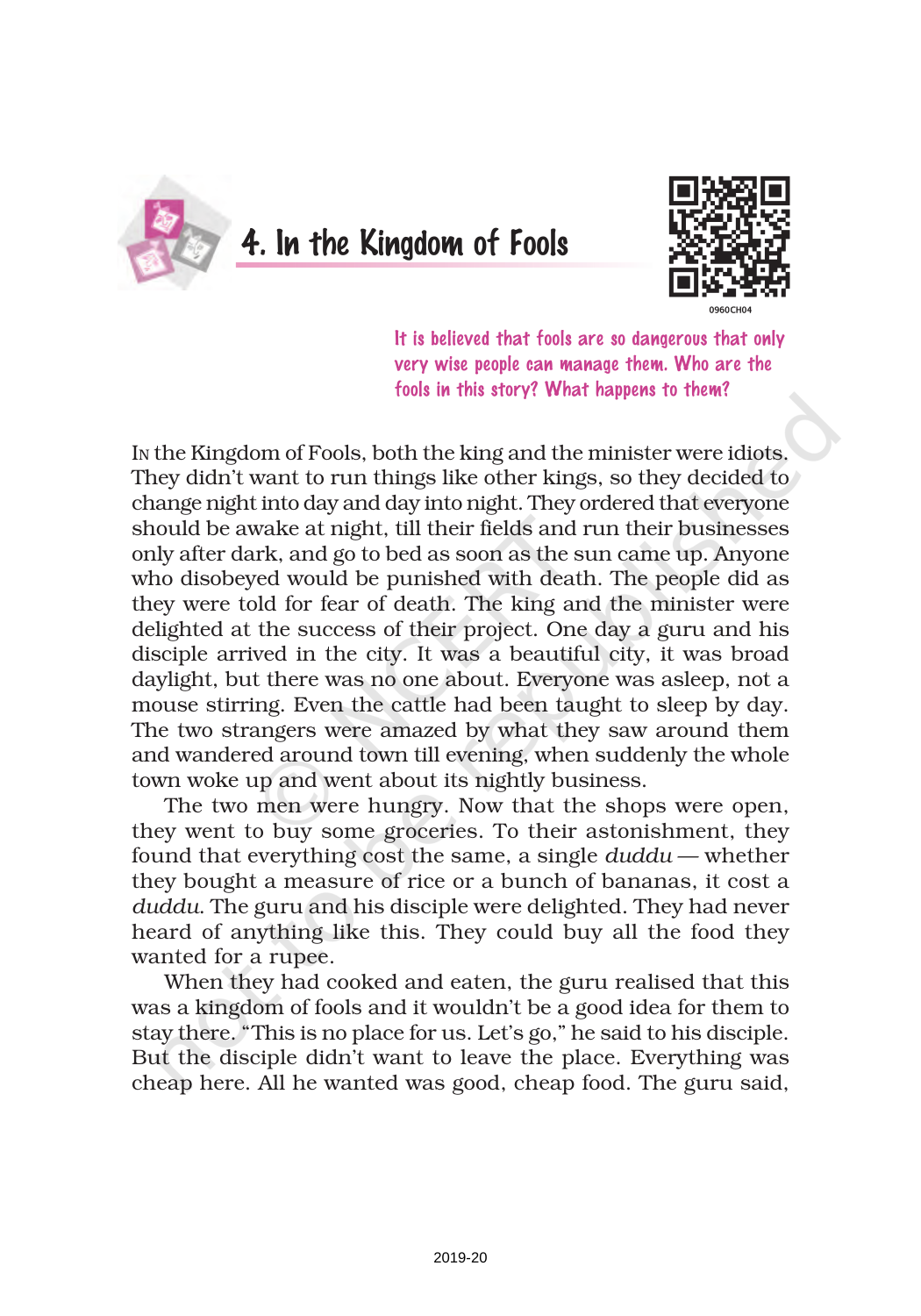"They are all fools. This won't last very long, and you can't tell what they'll do to you next."

But the disciple wouldn't listen to the guru's wisdom. He wanted to stay. The guru finally gave up and said, "Do what you want. I'm going," and left. The disciple stayed on, ate his fill every day — bananas and ghee and rice and wheat, and grew fat like a street-side sacred bull.

One bright day, a thief broke into a rich merchant's house. He had made a hole in the wall and sneaked in, and as he was carrying out his loot, the wall of the old house collapsed on his head and killed him on the spot. His brother ran to the king and complained, "Your Highness, when my brother was pursuing his ancient trade, a wall fell on him and killed him. This merchant is to blame. He should have built a good, strong wall. You must

punish the wrongdoer and compensate the family for this injustice."

The king said, "Justice will be done. Don't worry," and at once summoned the owner of the house.



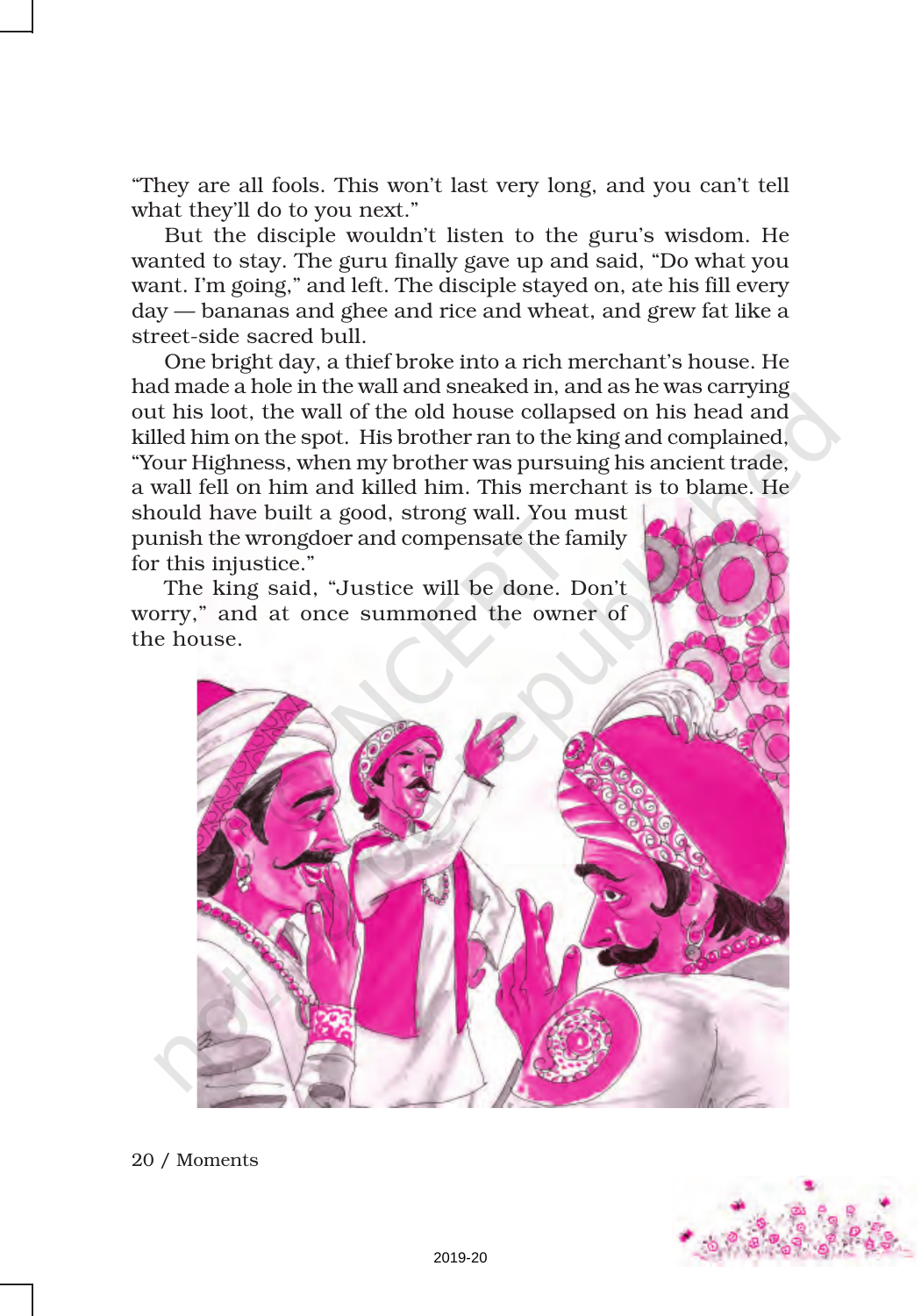When the merchant arrived, the king questioned him.

"What's your name?"

"Such and Such, Your Highness."

"Were you at home when the dead man burgled your house?"

"Yes, My Lord. He broke in and the wall was weak. It fell on him."

"The accused pleads guilty. Your wall killed this man's brother. You have murdered a man. We have to punish you."

"Lord," said the helpless merchant, "I didn't put up the wall. It's really the fault of the man who built the wall. He didn't build it right. You should punish him."

"Who is that?"

"My Lord, this wall was built in my father's time. I know the man. He's an old man now. He lives nearby."

The king sent out messengers to bring in the bricklayer who had built the wall. They brought him, tied hand and foot.

"You there, did you build this man's wall in his father's time?" "Yes, My Lord, I did."

"What kind of a wall is this that you built? It has fallen on a poor man and killed him. You've murdered him. We have to punish you by death."

Before the king could order the execution, the poor bricklayer pleaded, "Please listen to me before you give your orders. It's true I built this wall and it was no good. But that was because my mind was not on it. I remember very well a dancing girl who was going up and down that street all day with her anklets jingling, and I couldn't keep my eyes or my mind on the wall I was building. You must get that dancing girl. I know where she lives."

"You're right. The case deepens. We must look into it. It is not easy to judge such complicated cases. Let's get that dancer, wherever she is."

The dancing girl, now an old woman, came trembling to the court.

"Did you walk up and down that street many years ago, while this poor man was building a wall? Did you see him?"

"Yes, My Lord, I remember it very well."

"So you did walk up and down, with your anklets jingling. You were young and you distracted him, so he built a bad wall.

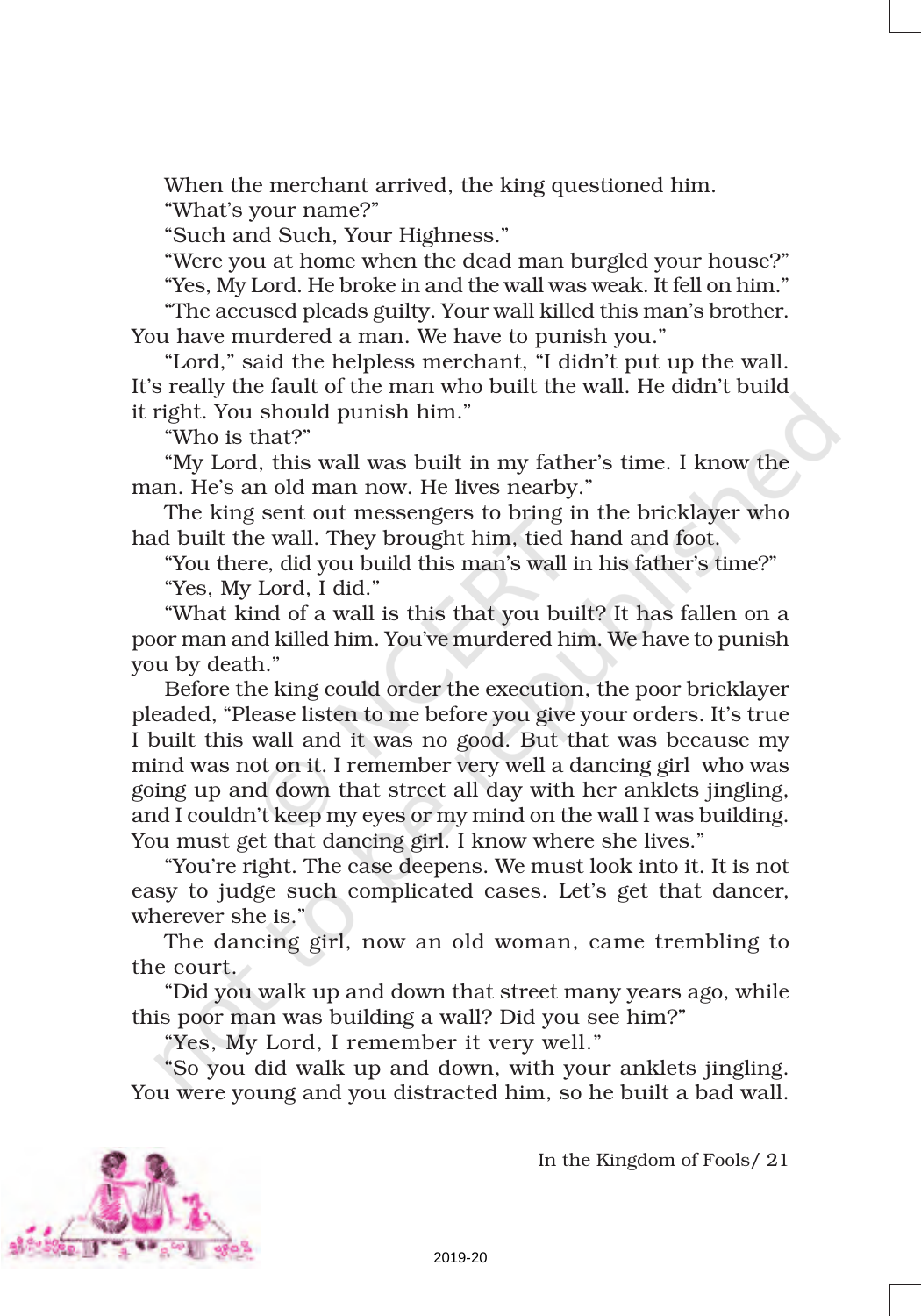



It has fallen on a poor burglar and killed him. You've killed an innocent man. You'll have to be punished."

She thought for a minute and said, "My Lord, wait. I know now why I was walking up and down that street. I had given some gold to the goldsmith to make some jewellery for me. He was a lazy scoundrel. He made so many excuses, said he would give it now and he would give it then and so on all day. He made me walk up and down to his house a dozen times.

That was when this bricklayer saw me. It's not my fault, My Lord, it's the damned goldsmith's fault."

"Poor thing, she's absolutely right," thought the king, weighing the evidence. "We've got the real culprit at last. Get the goldsmith, wherever he is hiding. At once!"

The king's bailiffs searched for the goldsmith, who was hiding in a corner of his shop. When he heard the accusation against him, he had his own story to tell.

"My Lord," he said, "I'm a poor goldsmith. It's true I made this dancer come many times to my door. I gave her excuses because I couldn't finish making her jewellery before I finished the rich merchant's orders. They had a wedding coming, and they wouldn't wait. You know how impatient rich men are!"

"Who is this rich merchant who kept you from finishing this poor woman's jewellery, made her walk up and down, which distracted this bricklayer, which made a mess of his wall, which has now

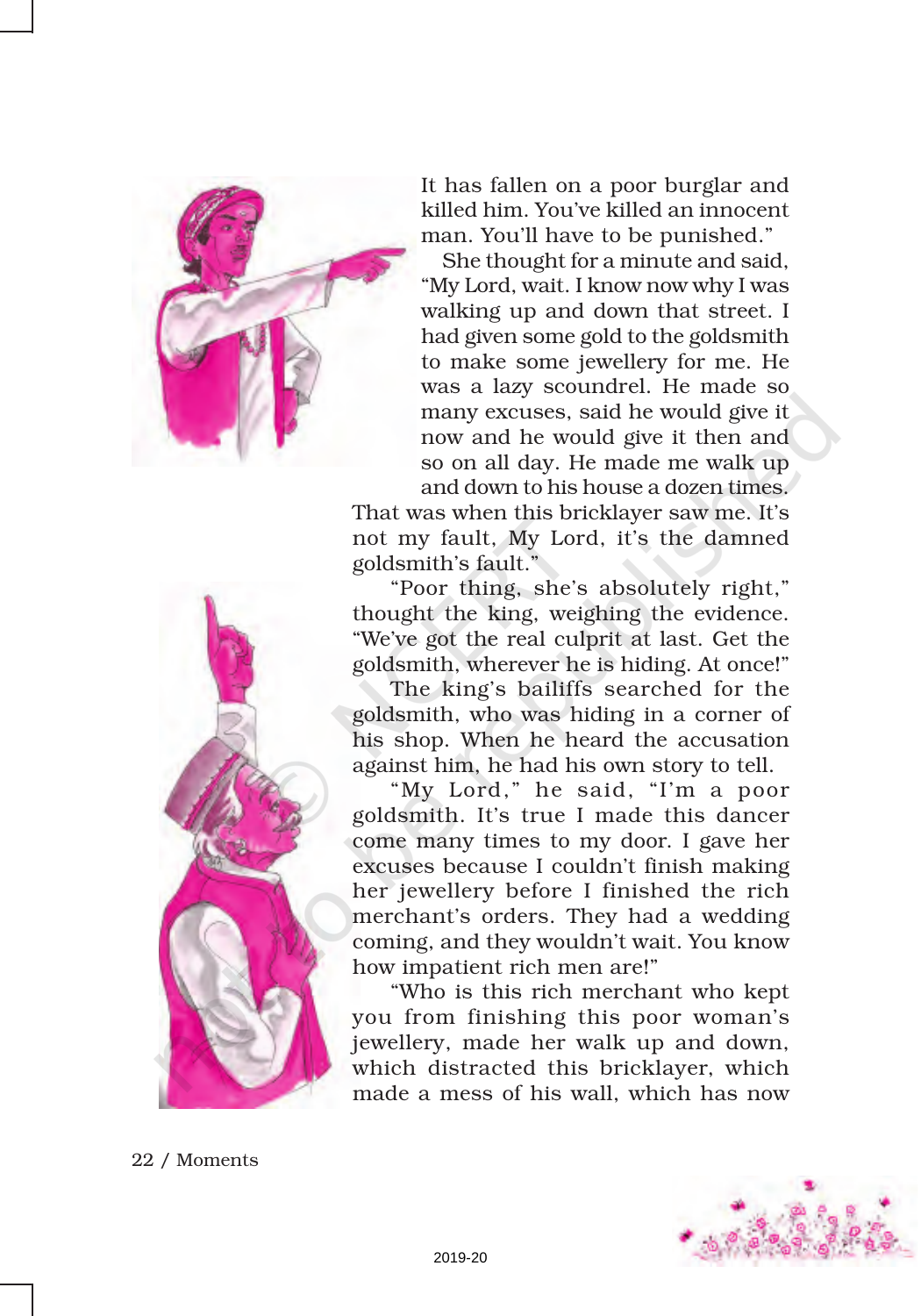fallen on an innocent man and killed him? Can you name him?"

The goldsmith named the merchant, and he was none other than the original owner of the house whose wall had fallen. Now justice had come full circle, thought the king, back to the merchant. When he was rudely summoned back to the court, he arrived crying, "It wasn't me but my father who ordered the jewellery! He's dead! I'm innocent!"

But the king consulted his minister and ruled decisively: "It's true your father is the true murderer. He's dead, but somebody must be punished in his place. You've inherited everything from that criminal father of yours, his riches as well as his sins. I knew at once, even when I first set eyes on you, that you were at the root of this horrible crime. You must die."

And he ordered a new stake to be made ready for the execution. As the servants sharpened the stake and got it ready for the final impaling of the criminal, it occurred to the minister that the rich merchant was somehow too thin to be properly executed on the stake. He appealed to the king's common sense. The king too worried about it.

"What shall we do?" he said, when suddenly it struck him that all they needed

to do was to find a man fat enough to fit the stake. The servants were immediately sent all over the town looking for a man who would fit the stake, and their eyes fell on the disciple who had fattened himself for months on bananas and rice and wheat and ghee.

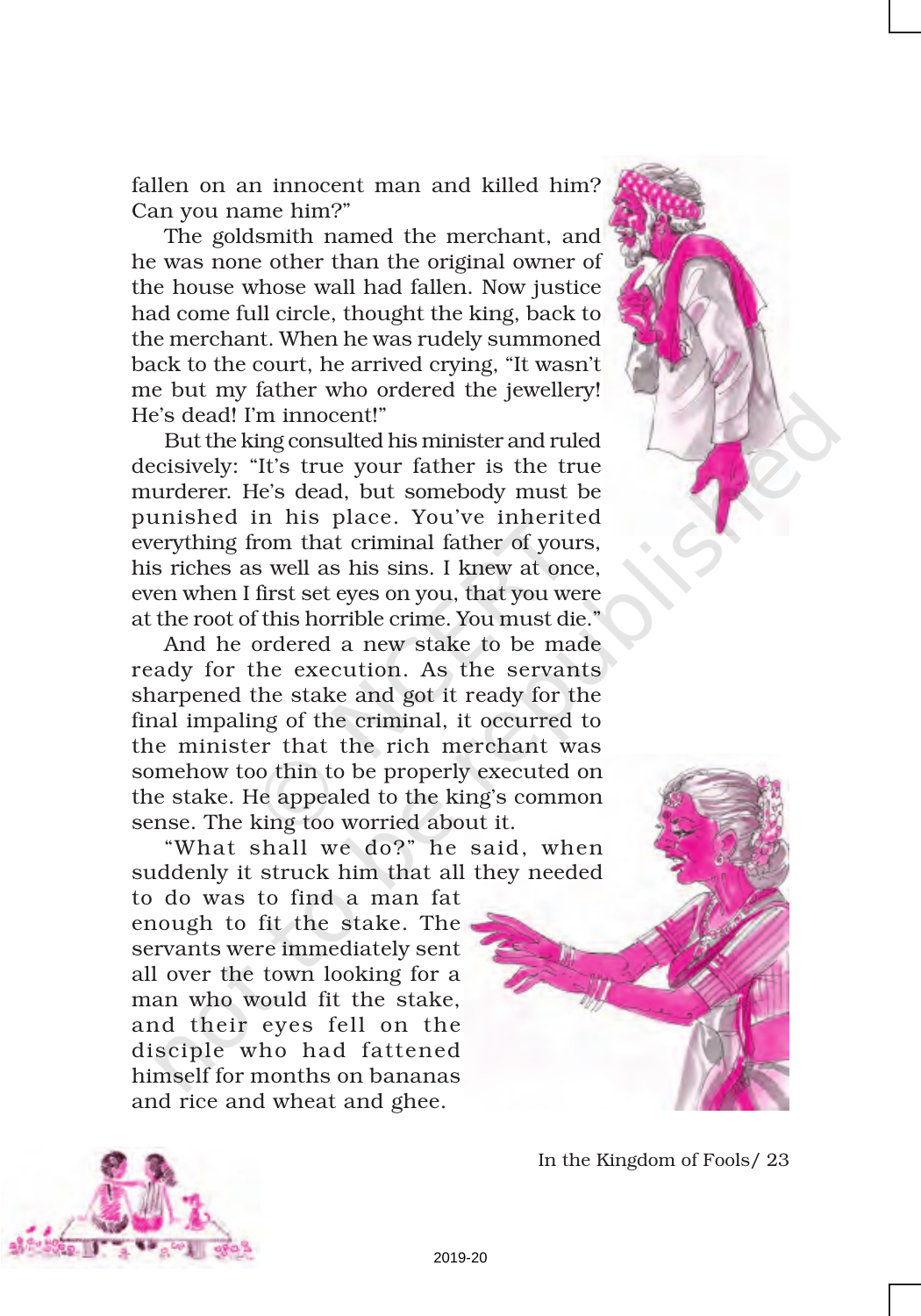"What have I done wrong? I'm innocent. I'm a sanyasi!" he cried.

"That may be true. But it's the royal decree that we should find a man fat enough to fit the stake," they said, and carried him to the place of execution. He remembered his wise guru's words: "This is a city of fools. You don't know what they will do next." While he was waiting for death, he prayed to his guru in his heart, asking him to hear his cry wherever he was. The guru saw everything in a vision; he had magic powers, he could see far, and he could see the future as he could see the present and the past. He arrived at once to save his disciple, who had got himself into such a scrape through love of food.

As soon as he arrived, he scolded the disciple and told him something in a whisper. Then he went to the king and addressed him, "O wisest of kings, who is greater? The guru or the disciple?"

"Of course, the guru. No doubt about it. Why do you ask?" "Then put me to the stake first. Put my disciple to death after me."



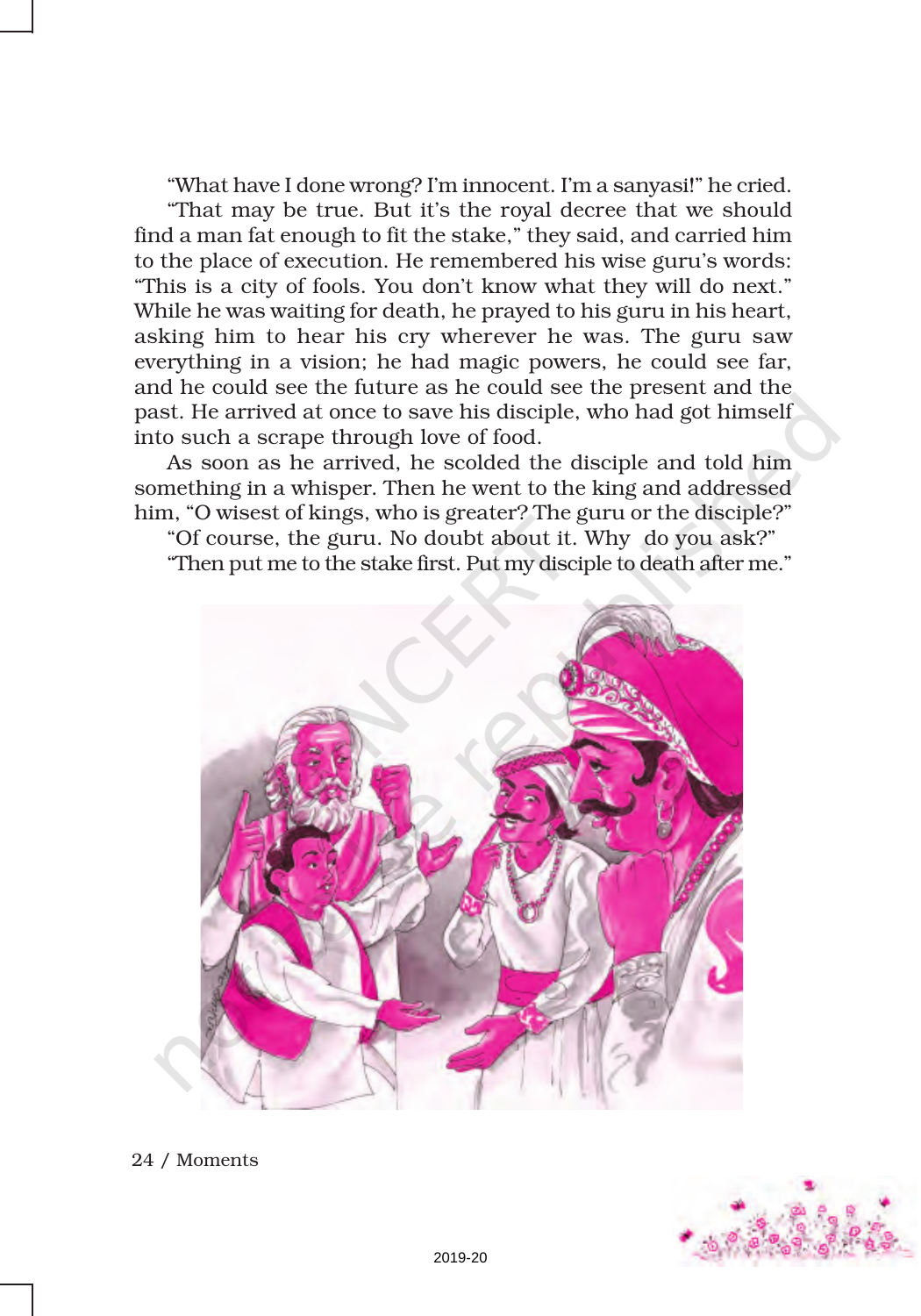When the disciple heard this, he understood and began to clamour, "Me first! You brought me here first! Put me to death first, not him!"

The guru and the disciple now got into a fight about who should go first. The king was puzzled by this behaviour. He asked the guru, "Why do you want to die? We chose him because we needed a fat man for the stake."

"You shouldn't ask me such questions. Put me to death first," replied the guru.

"Why? There's some mystery here. As a wise man you must make me understand."

"Will you promise to put me to death if I tell you?" asked the guru. The king gave him his solemn word. The guru took him aside, out of the servants' earshot, and whispered to him, "Do you know why we want to die right now, the two of us? We've been all over the world but we've never found a city like this or a king like you. That stake is the stake of the god of justice. It's new, it has never had a criminal on it. Whoever dies on it first will be reborn as the king of this country. And whoever goes next will be the future minister of this country. We're sick of our ascetic life. It would be nice to enjoy ourselves as king and minister for a while. Now keep your word, My Lord, and put us to death. Me first, remember?"

The king was now thrown into deep thought. He didn't want to lose the kingdom to someone else in the next round of life. He needed time. So he ordered the execution postponed to the next day and talked in secret with his minister. "It's not right for us to give over the kingdom to others in the next life. Let's go on the stake ourselves and we'll be reborn as king and minister again. Holy men do not tell lies," he said, and the minister agreed.

So he told the executioners, "We'll send the criminals tonight. When the first man comes to you, put him to death first. Then do the same to the second man. Those are my orders. Don't make any mistake."

That night, the king and his minister went secretly to the prison, released the guru and the disciple, disguised themselves as the two, and as arranged beforehand with loyal servants, were taken to the stake and promptly executed.

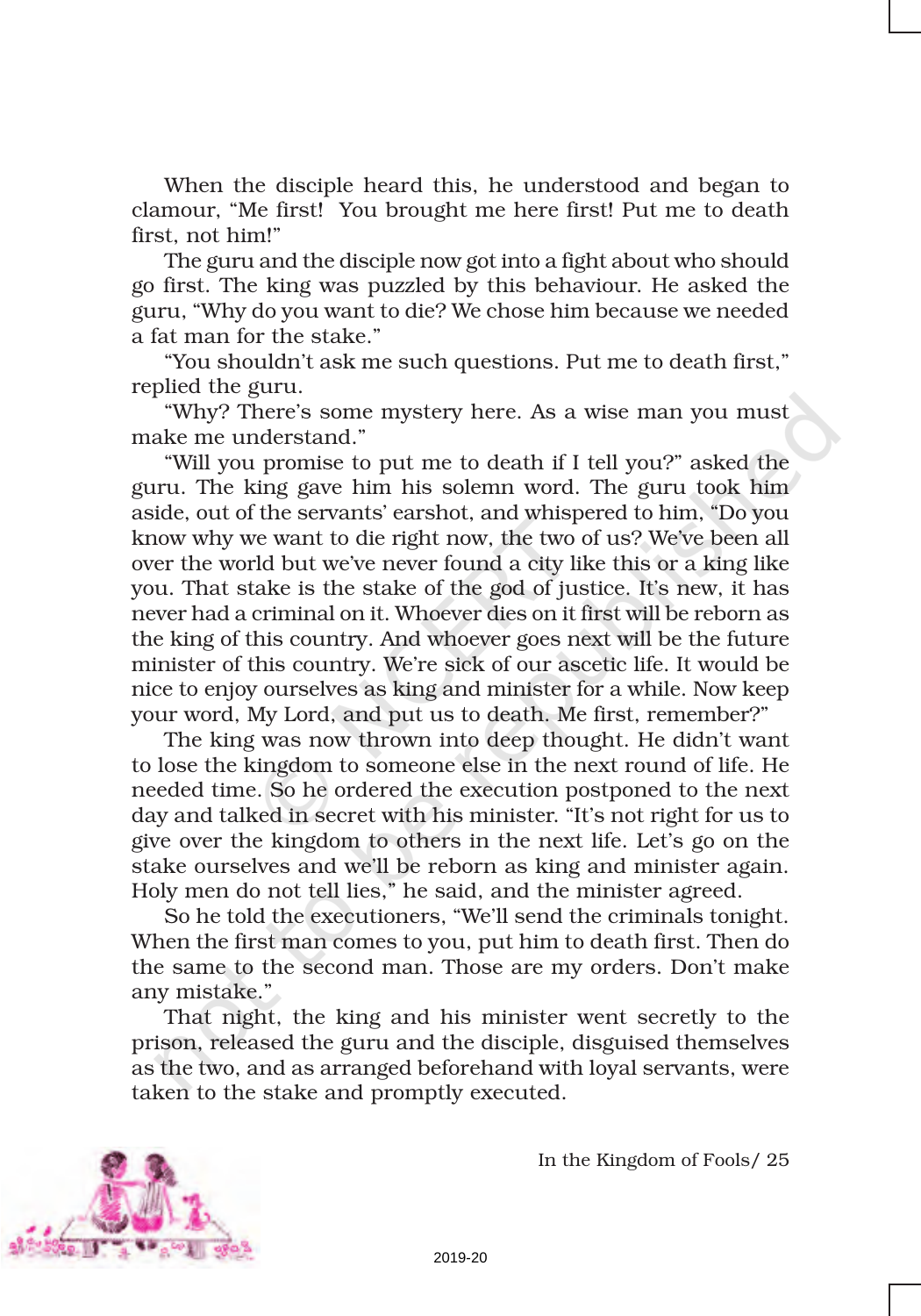

When the bodies were taken down to be thrown to crows and vultures the people panicked. They saw before them the dead bodies of the king and the minister. The city was in confusion.

All night they mourned and discussed the future of the kingdom. Some people suddenly thought of the guru and the disciple and caught up with them as they were preparing to leave town unnoticed. "We people need a king and a minister," said someone. Others agreed. They begged the guru and the disciple to be their king and their minister. It didn't take many arguments to persuade the disciple, but it took longer to persuade the guru. They finally agreed to rule the kingdom of the foolish king and the silly minister, on the condition that they could change all the old laws.

From then on, night would again be night and day would again be day, and you could get nothing for a *duddu*. It became like any other place.

> [*A Kannada folktale from A.K. Ramanujan's* Folk Tales from India]